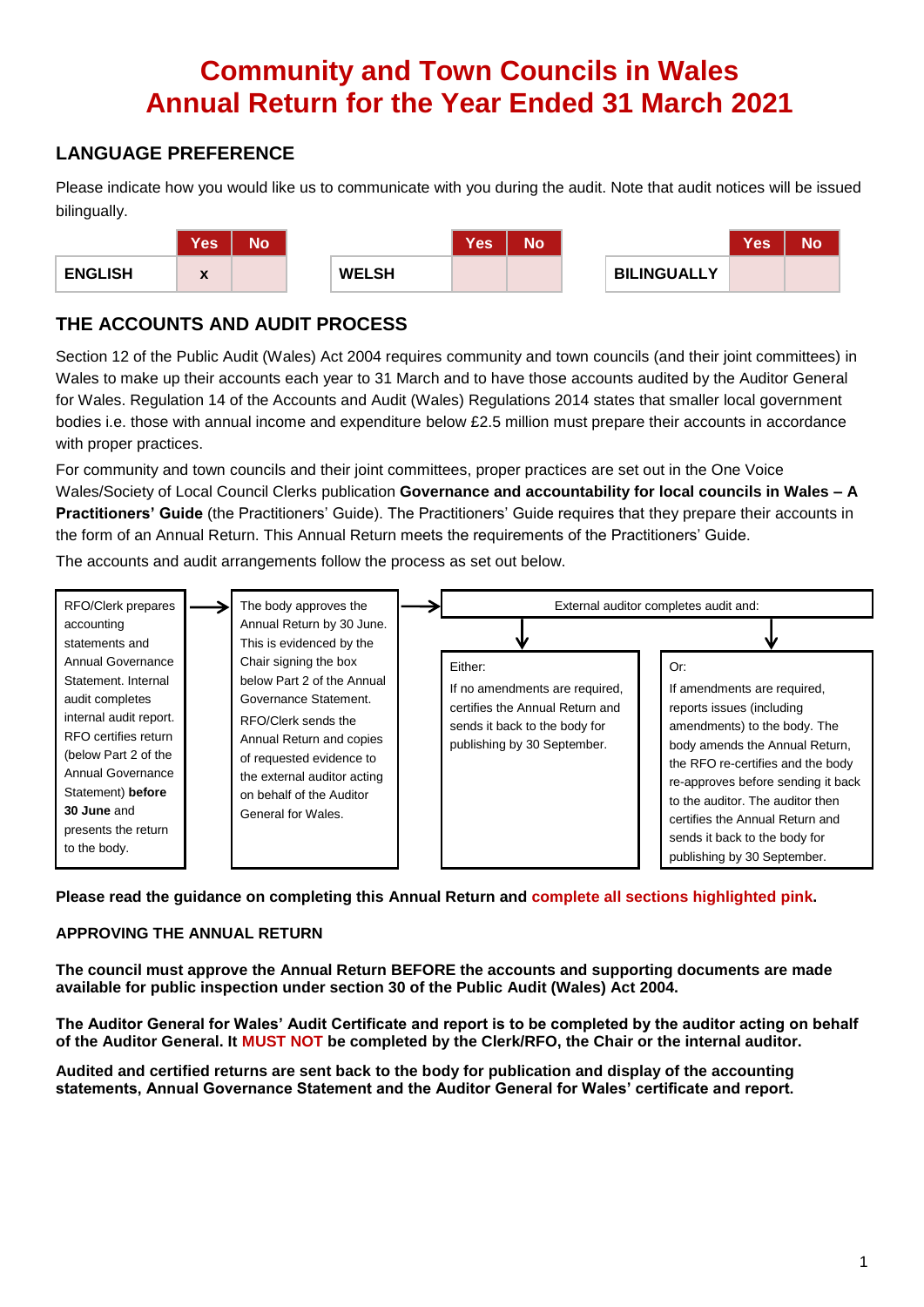# **Accounting statements 2020-21 for:**

### **Name of body: LLANFAIR CAEREINION TOWN COUNCIL**

|    |                                                           | <b>Year ending</b>             |                                | <b>Notes and guidance for compilers</b>                                                                                                                                                                             |  |  |  |  |  |  |
|----|-----------------------------------------------------------|--------------------------------|--------------------------------|---------------------------------------------------------------------------------------------------------------------------------------------------------------------------------------------------------------------|--|--|--|--|--|--|
|    |                                                           | 31 March<br>2020<br>(E)        | 31 March<br>2021<br>(E)        | Please round all figures to nearest £.<br>Do not leave any boxes blank and report £0 or nil balances.<br>All figures must agree to the underlying financial records for<br>the relevant year.                       |  |  |  |  |  |  |
|    | Statement of income and expenditure/receipts and payments |                                |                                |                                                                                                                                                                                                                     |  |  |  |  |  |  |
| 1. | <b>Balances</b><br>brought forward                        | 86085                          | 85082                          | Total balances and reserves at the beginning of the year as<br>recorded in the financial records. Must agree to line 7 of the<br>previous year.                                                                     |  |  |  |  |  |  |
| 2. | $(+)$ Income<br>from local<br>taxation/levy               | 40000                          | 40000                          | Total amount of income received/receivable in the year from local<br>taxation (precept) or levy/contribution from principal bodies.                                                                                 |  |  |  |  |  |  |
|    | 3. $(+)$ Total other<br>receipts                          | 19562                          | 12417                          | Total income or receipts recorded in the cashbook minus amounts<br>included in line 2. Includes support, discretionary and revenue<br>grants.                                                                       |  |  |  |  |  |  |
| 4. | (-) Staff costs                                           | 10091                          | 1510                           | Total expenditure or payments made to and on behalf of<br>all employees. Include salaries and wages, PAYE and NI<br>(employees and employers), pension contributions and related<br>expenses eg. termination costs. |  |  |  |  |  |  |
| 5. | (-) Loan<br>interest/capital<br>repayments                | $\overline{0}$                 | $\Omega$                       | Total expenditure or payments of capital and interest made during<br>the year on external borrowing (if any).                                                                                                       |  |  |  |  |  |  |
| 6. | (-) Total other<br>payments                               | 50474                          | 26561                          | Total expenditure or payments as recorded in the cashbook minus<br>staff costs (line 4) and loan interest/capital repayments (line 5).                                                                              |  |  |  |  |  |  |
| 7. | $(=)$ Balances<br>carried forward                         | 85082                          | 109428                         | Total balances and reserves at the end of the year. Must equal<br>$(1+2+3) - (4+5+6)$ .                                                                                                                             |  |  |  |  |  |  |
|    | <b>Statement of balances</b>                              |                                |                                |                                                                                                                                                                                                                     |  |  |  |  |  |  |
| 8. | (+) Debtors                                               | 1336                           | 5627                           | Income and expenditure accounts only: Enter the value of<br>debts owed to the body at the year-end.                                                                                                                 |  |  |  |  |  |  |
| 9. | $(+)$ Total<br>cash and<br>investments                    | 83474                          | 103801                         | All accounts: The sum of all current and deposit bank accounts,<br>cash holdings and investments held at 31 March. This must<br>agree with the reconciled cashbook balance as per the bank<br>reconciliation.       |  |  |  |  |  |  |
|    | 10. (-) Creditors                                         | $\overline{0}$                 | $\mathbf 0$                    | Income and expenditure accounts only: Enter the value of<br>monies owed by the body (except borrowing) at the year-end.                                                                                             |  |  |  |  |  |  |
|    | 11. $(=)$ Balances<br>carried forward                     | 85082                          | 109428                         | Total balances should equal line 7 above: Enter the total of<br>$(8+9-10)$ .                                                                                                                                        |  |  |  |  |  |  |
|    | 12. Total fixed<br>assets and<br>long-term assets         | 93832                          | 173000<br>Re-valued            | The asset and investment register value of all fixed assets and<br>any other long-term assets held as at 31 March.                                                                                                  |  |  |  |  |  |  |
|    | 13. Total borrowing                                       | $\overline{0}$                 | $\Omega$                       | The outstanding capital balance as at 31 March of all loans from<br>third parties (including PWLB).                                                                                                                 |  |  |  |  |  |  |
|    |                                                           |                                |                                |                                                                                                                                                                                                                     |  |  |  |  |  |  |
|    | 14. Trust funds<br>disclosure note                        | <b>No</b><br>N/A<br><b>Yes</b> | <b>Yes</b><br>N/A<br><b>No</b> | The body acts as sole trustee for and is responsible for<br>managing (a) trust fund(s)/assets (readers should note that the                                                                                         |  |  |  |  |  |  |

X X X Strandard School (Sales Columbus) X 19 (Strandard Associations).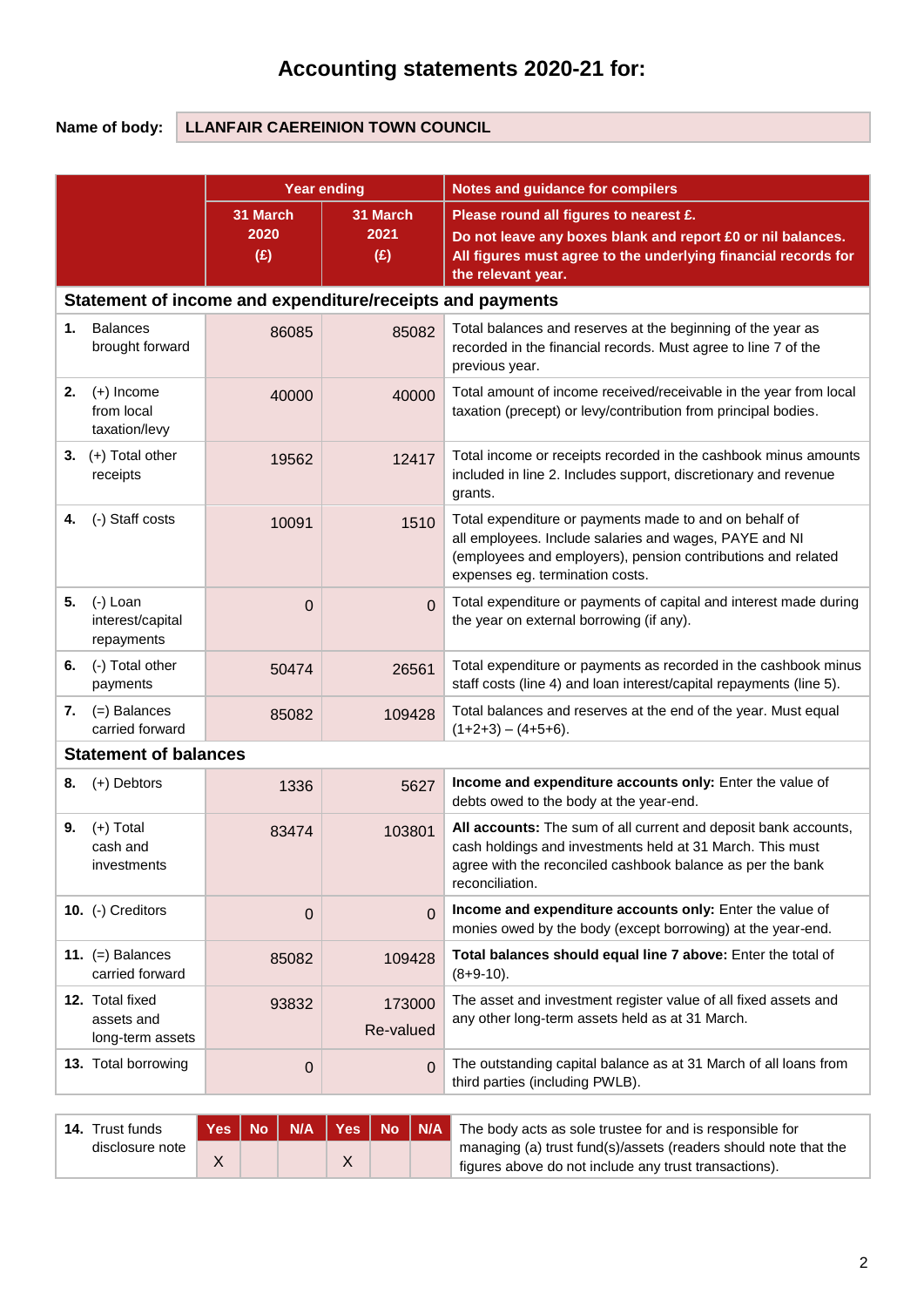### **Annual Governance Statement**

We acknowledge as the members of the Council/Board/Committee, our responsibility for ensuring that there is a sound system of internal control, including the preparation of the accounting statements. We confirm, to the best of our knowledge and belief, with respect to the accounting statements for the year ended 31 March 2021, that:

|                                                                                                                                                                                                                                                                                                                                 |            | Agreed?         | 'YES' means that the                                                                                                                                                      | <b>PG Ref</b> |
|---------------------------------------------------------------------------------------------------------------------------------------------------------------------------------------------------------------------------------------------------------------------------------------------------------------------------------|------------|-----------------|---------------------------------------------------------------------------------------------------------------------------------------------------------------------------|---------------|
|                                                                                                                                                                                                                                                                                                                                 | <b>Yes</b> | No <sup>*</sup> | <b>Council/Board/Committee:</b>                                                                                                                                           |               |
| 1. We have put in place arrangements for:<br>effective financial management during the year;<br>and<br>the preparation and approval of the accounting<br>$\bullet$<br>statements.                                                                                                                                               | X          |                 | Properly sets its budget and<br>manages its money and prepares<br>and approves its accounting<br>statements as prescribed by law.                                         | 6, 12         |
| 2. We have maintained an adequate system of internal<br>control, including measures designed to prevent<br>and detect fraud and corruption, and reviewed its<br>effectiveness.                                                                                                                                                  | X          |                 | Made proper arrangements<br>and accepted responsibility for<br>safeguarding the public money<br>and resources in its charge.                                              | 6, 7          |
| 3. We have taken all reasonable steps to assure<br>ourselves that there are no matters of actual or<br>potential non-compliance with laws, regulations and<br>codes of practice that could have a significant<br>financial effect on the ability of the Council/Board/<br>Committee to conduct its business or on its finances. | $\sf X$    |                 | Has only done things that it has<br>the legal power to do and has<br>conformed to codes of practice and<br>standards in the way it has done so.                           | 6             |
| 4. We have provided proper opportunity for the<br>exercise of electors' rights in accordance with the<br>requirements of the Accounts and Audit (Wales)<br>Regulations 2014.                                                                                                                                                    | $\sf X$    |                 | Has given all persons interested<br>the opportunity to inspect the body's<br>accounts as set out in the notice of<br>audit.                                               | 6, 23         |
| 5. We have carried out an assessment of the risks<br>facing the Council/Board/Committee and taken<br>appropriate steps to manage those risks, including<br>the introduction of internal controls and/or external<br>insurance cover where required.                                                                             | $\sf X$    |                 | Considered the financial and other<br>risks it faces in the operation of<br>the body and has dealt with them<br>properly.                                                 | 6, 9          |
| 6. We have maintained an adequate and effective<br>system of internal audit of the accounting records<br>and control systems throughout the year and have<br>received a report from the internal auditor.                                                                                                                       | X          |                 | Arranged for a competent person,<br>independent of the financial controls<br>and procedures, to give an objective<br>view on whether these meet the<br>needs of the body. | 6, 8          |
| 7. We have considered whether any litigation,<br>liabilities or commitments, events or transactions,<br>occurring either during or after the year-end, have a<br>financial impact on the Council/Board/Committee<br>and, where appropriate, have included them on the<br>accounting statements.                                 | X          |                 | Disclosed everything it should have<br>about its business during the year<br>including events taking place after<br>the year-end if relevant.                             | 6             |
| 8. We have taken appropriate action on all matters<br>raised in previous reports from internal and external<br>audit.                                                                                                                                                                                                           | X          |                 | Considered and taken<br>appropriate action to address<br>issues/weaknesses brought to its<br>attention by both the internal and<br>external auditors.                     | 6, 8, 23      |
|                                                                                                                                                                                                                                                                                                                                 |            |                 |                                                                                                                                                                           |               |

| <b>9.</b> Trust funds $-$ in our capacity as trustee, we have:                                                                                                             | <b>Yes</b> | <b>No</b> | N/A | Has met all of its responsibilities                                | 3, 6 |
|----------------------------------------------------------------------------------------------------------------------------------------------------------------------------|------------|-----------|-----|--------------------------------------------------------------------|------|
| discharged our responsibility in relation to the<br>accountability for the fund(s) including financial<br>reporting and, if required, independent<br>examination or audit. |            |           |     | where it is a sole managing trustee<br>of a local trust or trusts. |      |

\* Please provide explanations to the external auditor on a separate sheet for each 'no' response given; and describe what action is being taken to address the weaknesses identified.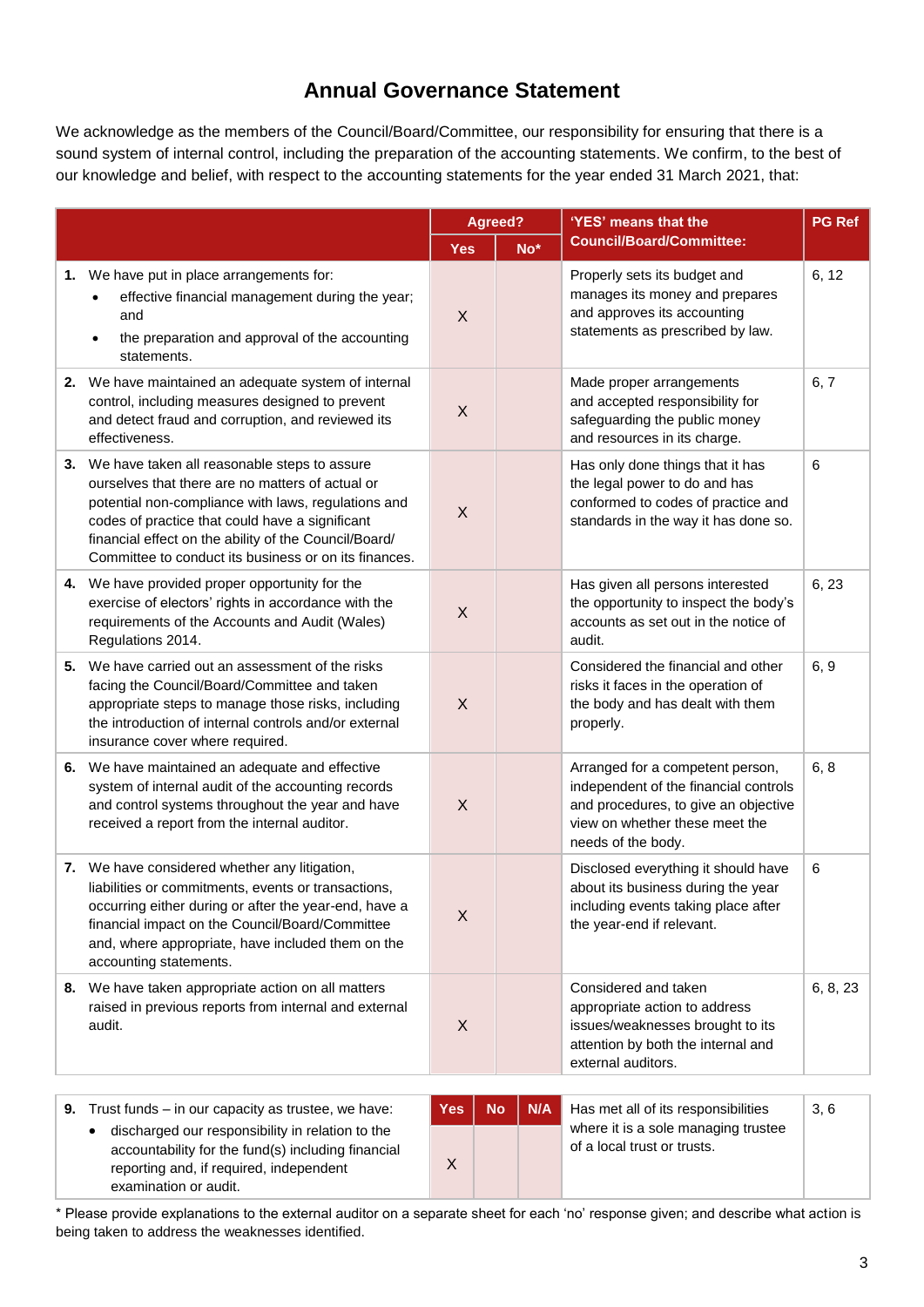# **Additional disclosure notes\***

| The following information is provided to assist the reader to understand the accounting statement and/or the Annual<br><b>Governance Statement</b>                                                                                                                                                                                                                                                                                                                                                                                                                                                                   |  |  |  |  |  |  |  |  |
|----------------------------------------------------------------------------------------------------------------------------------------------------------------------------------------------------------------------------------------------------------------------------------------------------------------------------------------------------------------------------------------------------------------------------------------------------------------------------------------------------------------------------------------------------------------------------------------------------------------------|--|--|--|--|--|--|--|--|
| 1. Expenditure under S137 Local Government Act 1972 and S2 Local Government Act 2000                                                                                                                                                                                                                                                                                                                                                                                                                                                                                                                                 |  |  |  |  |  |  |  |  |
| Section 137(1) of the 1972 Act permits the Council to spend on activities for which it has no other specific powers if the<br>Council considers that the expenditure is in the interests of, and will bring direct benefit to, the area or any part of it, or all or<br>some of its inhabitants, providing that the benefit is commensurate with the expenditure. Section 137(3) also permits the<br>Council to incur expenditure for certain charitable and other purposes. The maximum expenditure that can be incurred under<br>both section 137(1) and (3) for the financial year 2020-21 was £8.32 per elector. |  |  |  |  |  |  |  |  |
| In 2020-21, the Council made payments totalling £30.00 under section 137. These payments are included within 'Other<br>payments' in the Accounting Statement.                                                                                                                                                                                                                                                                                                                                                                                                                                                        |  |  |  |  |  |  |  |  |
|                                                                                                                                                                                                                                                                                                                                                                                                                                                                                                                                                                                                                      |  |  |  |  |  |  |  |  |
|                                                                                                                                                                                                                                                                                                                                                                                                                                                                                                                                                                                                                      |  |  |  |  |  |  |  |  |
|                                                                                                                                                                                                                                                                                                                                                                                                                                                                                                                                                                                                                      |  |  |  |  |  |  |  |  |
|                                                                                                                                                                                                                                                                                                                                                                                                                                                                                                                                                                                                                      |  |  |  |  |  |  |  |  |
|                                                                                                                                                                                                                                                                                                                                                                                                                                                                                                                                                                                                                      |  |  |  |  |  |  |  |  |
|                                                                                                                                                                                                                                                                                                                                                                                                                                                                                                                                                                                                                      |  |  |  |  |  |  |  |  |
|                                                                                                                                                                                                                                                                                                                                                                                                                                                                                                                                                                                                                      |  |  |  |  |  |  |  |  |
|                                                                                                                                                                                                                                                                                                                                                                                                                                                                                                                                                                                                                      |  |  |  |  |  |  |  |  |
|                                                                                                                                                                                                                                                                                                                                                                                                                                                                                                                                                                                                                      |  |  |  |  |  |  |  |  |
|                                                                                                                                                                                                                                                                                                                                                                                                                                                                                                                                                                                                                      |  |  |  |  |  |  |  |  |
|                                                                                                                                                                                                                                                                                                                                                                                                                                                                                                                                                                                                                      |  |  |  |  |  |  |  |  |
|                                                                                                                                                                                                                                                                                                                                                                                                                                                                                                                                                                                                                      |  |  |  |  |  |  |  |  |
|                                                                                                                                                                                                                                                                                                                                                                                                                                                                                                                                                                                                                      |  |  |  |  |  |  |  |  |
|                                                                                                                                                                                                                                                                                                                                                                                                                                                                                                                                                                                                                      |  |  |  |  |  |  |  |  |

\* Include here any additional disclosures the Council considers necessary to aid the reader's understanding of the accounting statement and/or the annual governance statement.

## **Council/Committee approval and certification**

The Council/Committee is responsible for the preparation of the accounting statements and the annual governance statement in accordance with the requirements of the Public Audit (Wales) Act 2004 (the Act) and the Accounts and Audit (Wales) Regulations 2014.

| <b>Certification by the RFO</b>                                                                                                                                                                             | Approval by the Council/Board/Committee                                                                                                               |  |
|-------------------------------------------------------------------------------------------------------------------------------------------------------------------------------------------------------------|-------------------------------------------------------------------------------------------------------------------------------------------------------|--|
| I certify that the accounting statements contained in this Annual<br>Return presents fairly the financial position of the Council/Board/<br>Committee, and its income and expenditure, or properly presents | I confirm that these accounting statements and<br>Annual Governance Statement were approved by the<br>Council/Board/Committee under minute reference: |  |
| receipts and payments, as the case may be, for the year ended<br>31 March 2021.                                                                                                                             | Minute ref: 28 <sup>th</sup> June 2021 - minute no 25.4                                                                                               |  |
| RFO signature: Robert A Robinson                                                                                                                                                                            | Chair signature: Wyn Williams                                                                                                                         |  |
| <b>Name: ROBERT ANDREW ROBINSON</b>                                                                                                                                                                         | <b>Name: Clir WYN WILLIAMS</b>                                                                                                                        |  |
| Date: 28 <sup>th</sup> June 2021                                                                                                                                                                            | Date: $28th$ June 2021                                                                                                                                |  |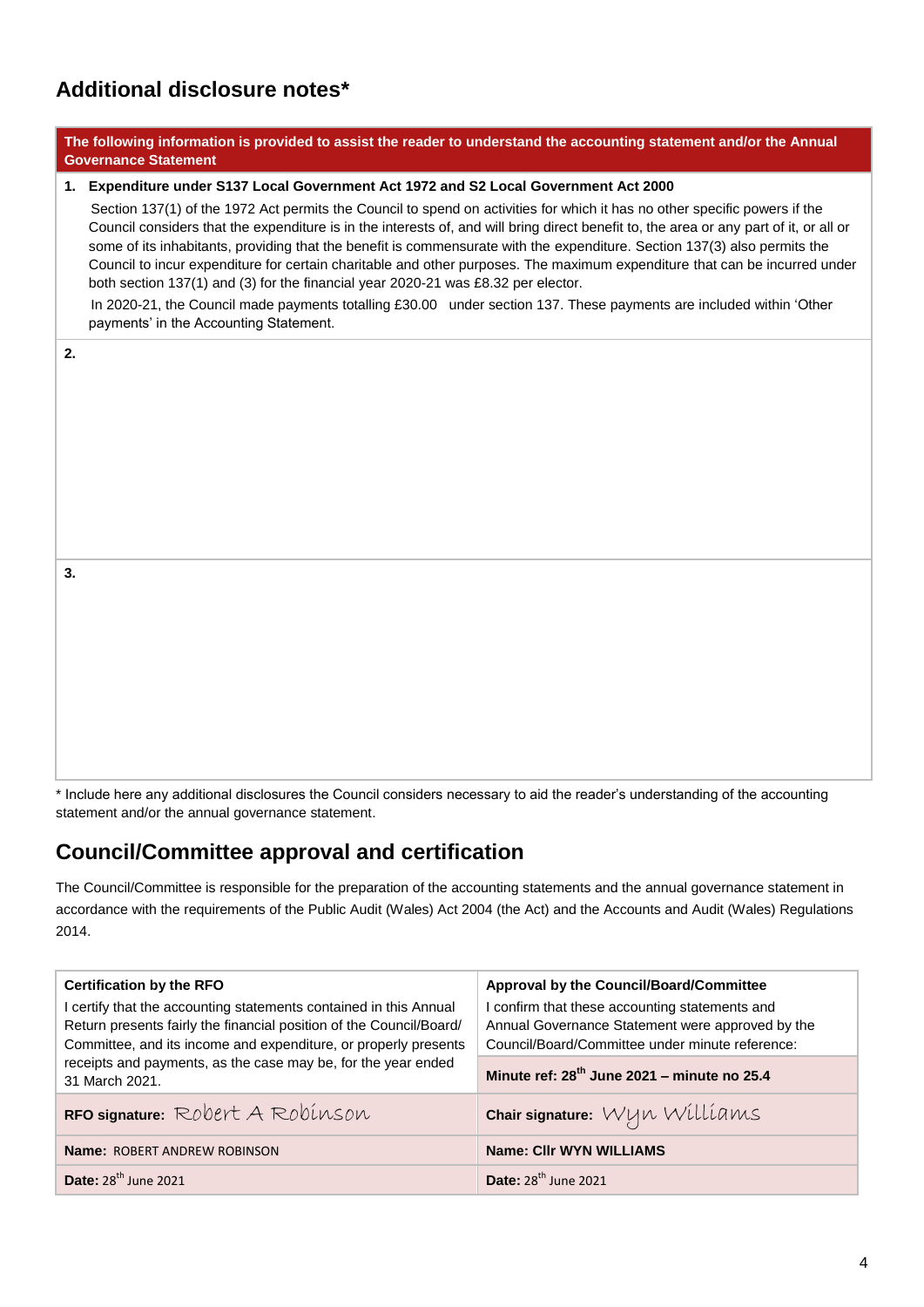# **Auditor General for Wales' Audit Certificate and report**

I report in respect of my audit of the accounts under section 13 of the Act, whether any matters that come to my attention give cause for concern that relevant legislation and regulatory requirements have not been met. My audit has been conducted in accordance with guidance issued by the Auditor General for Wales.

I certify that I have completed the audit of the Annual Return for the year ended 31 March 2021 of:

#### **LLANFAIR CAEREINION TOWN COUNCIL**

### **Auditor General's report**

#### **Audit opinion**

[Except for the matters reported below]\* On the basis of my review, in my opinion no matters have come to my attention giving cause for concern that in any material respect, the information reported in this Annual Return:

- has not been prepared in accordance with proper practices;
- that relevant legislation and regulatory requirements have not been met;
- is not consistent with the Council's/Committee's governance arrangements; and
- that the Council/Committee does not have proper arrangements in place to secure economy, efficiency and effectiveness in its use of resources.

#### **Other matters arising and recommendations**

I draw the body's attention to the following matters and recommendations which do not affect my audit opinion but should be addressed by the body.

#### **External auditor's name:**

| <b>External auditor's signature:</b>               | Date: |
|----------------------------------------------------|-------|
|                                                    |       |
| For and on behalf of the Auditor General for Wales |       |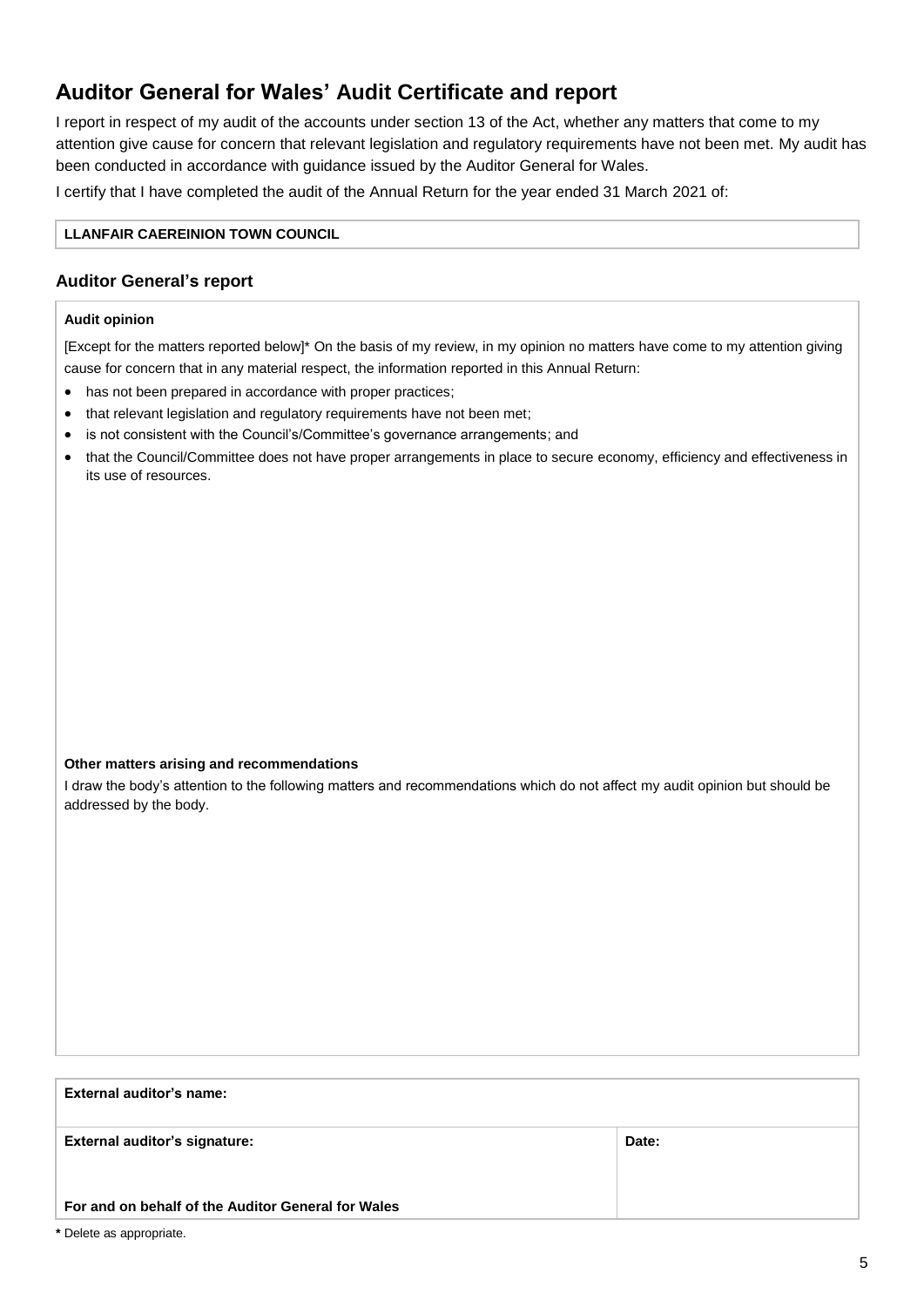## **Annual internal audit report to:**

### **Name of body: LLANFAIR CAEREINION TOWN COUNCIL**

The Council/Board/Committee's internal audit, acting independently and on the basis of an assessment of risk, has included carrying out a selective assessment of compliance with relevant procedures and controls expected to be in operation during the financial year ending 31 March 2021.

The internal audit has been carried out in accordance with the Council/Board/Committee's needs and planned coverage. On the basis of the findings in the areas examined, the internal audit conclusions are summarised in this table. Set out below are the objectives of internal control and the internal audit conclusions on whether, in all significant respects, the following control objectives were being achieved throughout the financial year to a standard adequate to meet the needs of the Council/Board/Committee.

|    |                                                                                                                                                                                                        |            |       | Agreed? |                         | Outline of work undertaken as part of                                                          |  |
|----|--------------------------------------------------------------------------------------------------------------------------------------------------------------------------------------------------------|------------|-------|---------|-------------------------|------------------------------------------------------------------------------------------------|--|
|    |                                                                                                                                                                                                        | <b>Yes</b> | $No*$ | N/A     | <b>Not</b><br>covered** | the internal audit (NB not required if<br>detailed internal audit report presented<br>to body) |  |
|    | 1. Appropriate books of account have<br>been properly kept throughout the<br>year.                                                                                                                     | X          |       |         |                         | All checked and in order                                                                       |  |
|    | 2. Financial regulations have been<br>met, payments were supported by<br>invoices, expenditure was approved<br>and VAT was appropriately<br>accounted for.                                             | X          |       |         |                         | All checked and in order                                                                       |  |
| 3. | The body assessed the significant<br>risks to achieving its objectives<br>and reviewed the adequacy of<br>arrangements to manage these.                                                                | X          |       |         |                         | All checked and in order                                                                       |  |
|    | 4. The annual precept/levy/resource<br>demand requirement resulted from<br>an adequate budgetary process,<br>progress against the budget was<br>regularly monitored, and reserves<br>were appropriate. | X          |       |         |                         | All checked and in order                                                                       |  |
|    | 5. Expected income was fully<br>received, based on correct prices,<br>properly recorded and promptly<br>banked, and VAT was appropriately<br>accounted for.                                            | Χ          |       |         |                         | All checked and in order                                                                       |  |
|    | 6. Petty cash payments were<br>properly supported by receipts,<br>expenditure was approved and<br>VAT appropriately accounted for.                                                                     | X          |       |         |                         | There is no petty cash held. All is paid<br>on invoices and claims with receipts<br>attached.  |  |
|    | 7. Salaries to employees and<br>allowances to members were paid<br>in accordance with minuted<br>approvals, and PAYE and NI<br>requirements were properly applied.                                     | X          |       |         |                         | Inspected and in order.                                                                        |  |
|    | 8. Asset and investment registers<br>were complete, accurate,<br>and properly maintained.                                                                                                              | X          |       |         |                         | The Asset register is up to date.                                                              |  |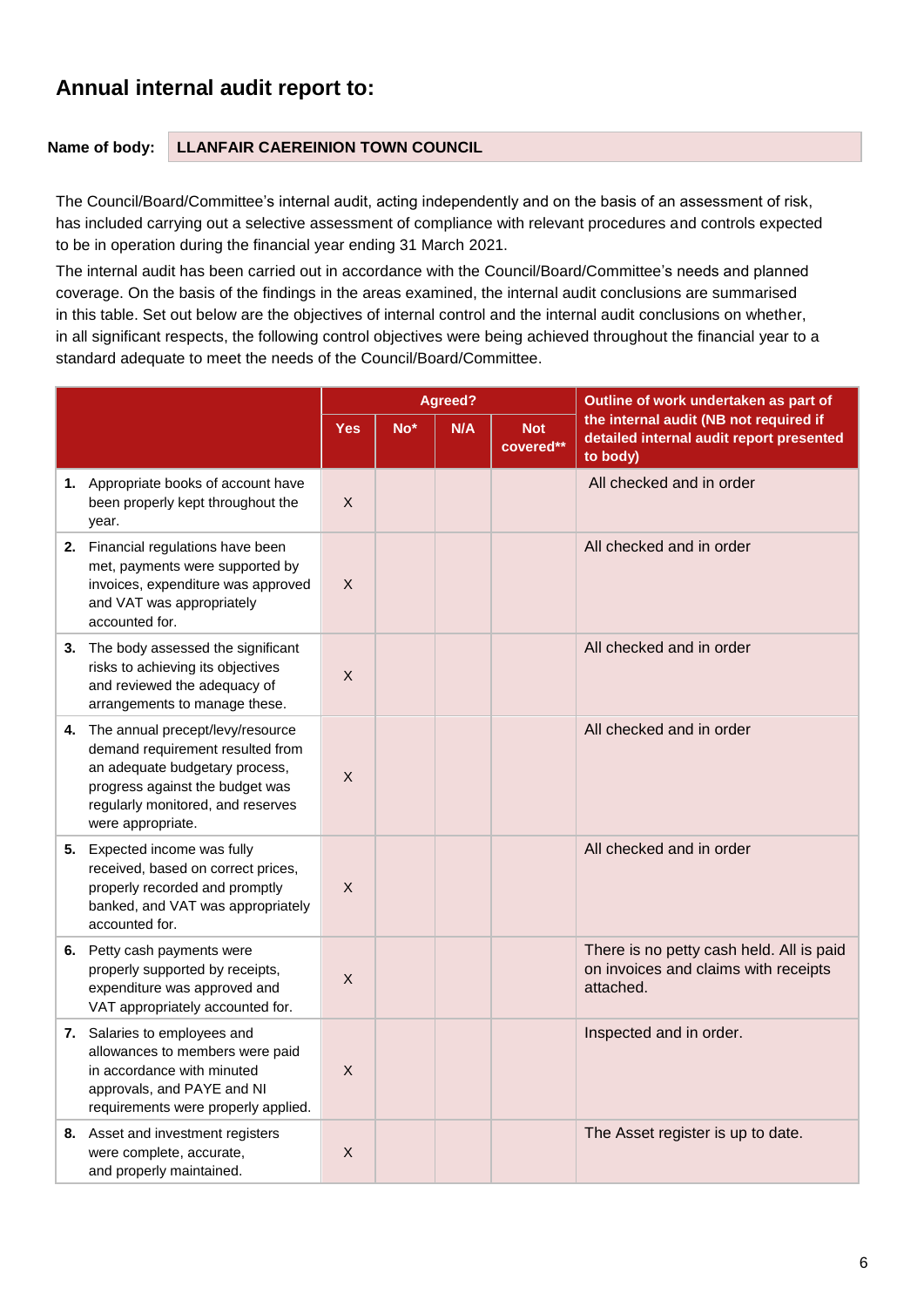|            |                                                                                                                                                                                                                                                                                                                                         |              |                 | Agreed? |                         | Outline of work undertaken as part of                                                          |  |
|------------|-----------------------------------------------------------------------------------------------------------------------------------------------------------------------------------------------------------------------------------------------------------------------------------------------------------------------------------------|--------------|-----------------|---------|-------------------------|------------------------------------------------------------------------------------------------|--|
|            |                                                                                                                                                                                                                                                                                                                                         | <b>Yes</b>   | No <sup>*</sup> | N/A     | <b>Not</b><br>covered** | the internal audit (NB not required if<br>detailed internal audit report presented<br>to body) |  |
| 9.<br>out. | Periodic and year-end bank account<br>reconciliations were properly carried                                                                                                                                                                                                                                                             | $\times$     |                 |         |                         | Inspected and in order.                                                                        |  |
| recorded.  | <b>10.</b> Accounting statements prepared<br>during the year were prepared<br>on the correct accounting basis<br>(receipts and payments/income<br>and expenditure), agreed with the<br>cashbook, were supported by an<br>adequate audit trail from underlying<br>records, and where appropriate,<br>debtors and creditors were properly | $\mathsf{X}$ |                 |         |                         | Inspected and in order.                                                                        |  |
|            | 11. Trust funds (including charitable<br>trusts). The Council/Board/<br>Committee has met its<br>responsibilities as a trustee.                                                                                                                                                                                                         | $\mathsf{x}$ |                 |         |                         | All checked and in order                                                                       |  |

**For any risk areas identified by the Council/Board/Committee (list any other risk areas below or on separate sheets if needed) adequate controls existed:**

|     |            |                 | Agreed? |                         | Outline of work undertaken as part of                                                          |  |
|-----|------------|-----------------|---------|-------------------------|------------------------------------------------------------------------------------------------|--|
|     | <b>Yes</b> | No <sup>*</sup> | N/A     | <b>Not</b><br>covered** | the internal audit (NB not required if<br>detailed internal audit report presented<br>to body) |  |
| 12. |            |                 |         |                         |                                                                                                |  |
| 13. |            |                 |         |                         |                                                                                                |  |
| 14. |            |                 |         |                         |                                                                                                |  |

\* If the response is 'no', please state the implications and action being taken to address any weakness in control identified (add separate sheets if needed).

\*\* If the response is 'not covered', please state when the most recent internal audit work was done in this area and when it is next planned, or if coverage is not required, internal audit must explain why not.

### **Internal audit confirmation**

I/we confirm that as the Council's internal auditor, I/we have not been involved in a management or administrative role within the body (including preparation of the accounts) or as a member of the body during the financial years 2019-20 and 2020-21. I also confirm that there are no conflicts of interest surrounding my appointment.

**Name of person who carried out the internal audit:** Brian Underhill

**Signature of person who carried out the audit:**Brian Underhill

**Date: 27th June 2021**